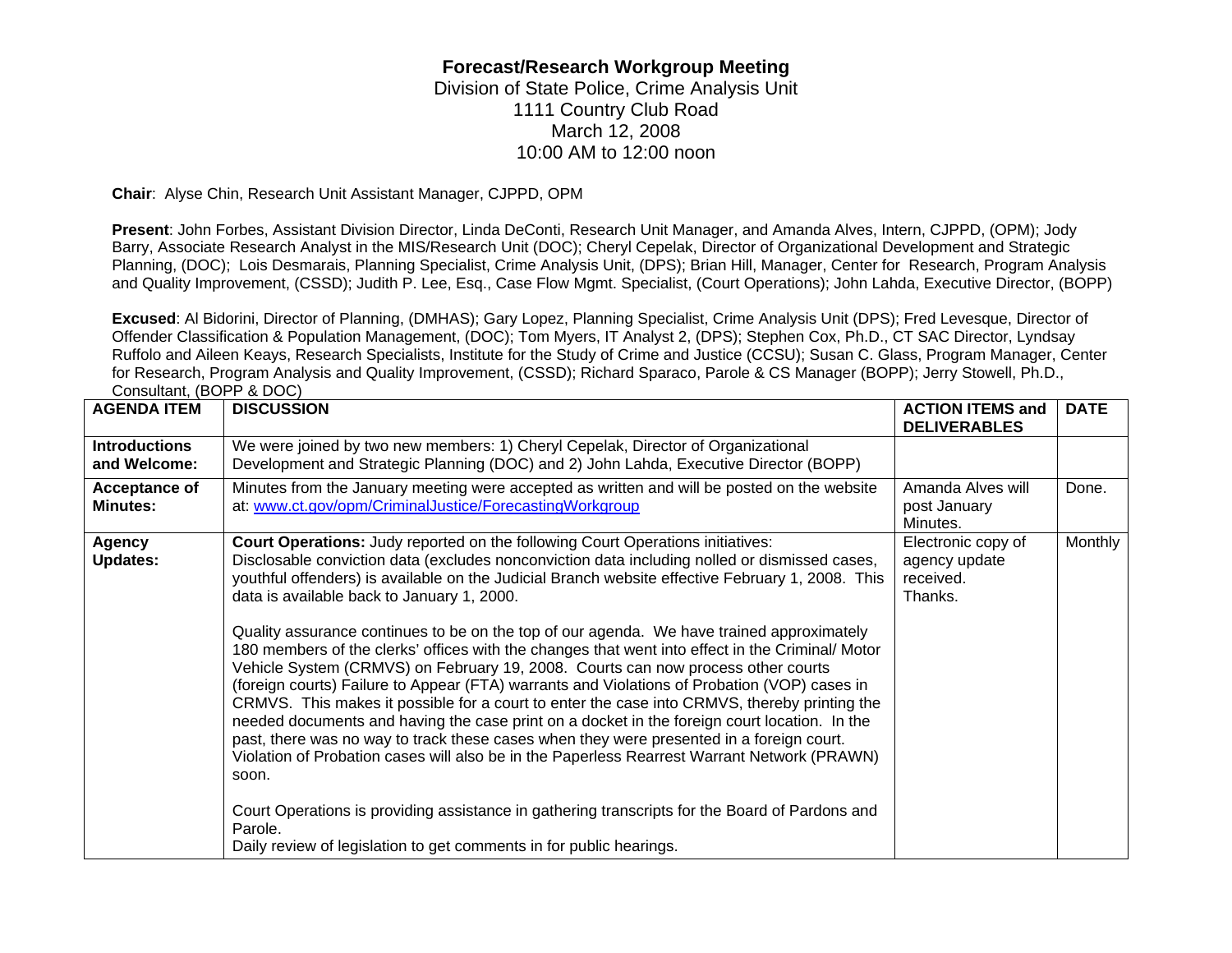| <b>AGENDA ITEM</b>                  | <b>DISCUSSION</b>                                                                                                                                                                                                                                                                                                                                                                                                                                                                                                                                                                                                                                                                                                                                                                                                                                                                                                                                                                                                                                                                                                                                                                                                                                                                                                                                                                                                                                                                                                                                                                                                                                                                                                                                                                                                                                                                                                                                                                                                                                                 | <b>ACTION ITEMS and</b><br><b>DELIVERABLES</b>                                                                                                                                                                                                                                                                                                                                                                   | <b>DATE</b> |
|-------------------------------------|-------------------------------------------------------------------------------------------------------------------------------------------------------------------------------------------------------------------------------------------------------------------------------------------------------------------------------------------------------------------------------------------------------------------------------------------------------------------------------------------------------------------------------------------------------------------------------------------------------------------------------------------------------------------------------------------------------------------------------------------------------------------------------------------------------------------------------------------------------------------------------------------------------------------------------------------------------------------------------------------------------------------------------------------------------------------------------------------------------------------------------------------------------------------------------------------------------------------------------------------------------------------------------------------------------------------------------------------------------------------------------------------------------------------------------------------------------------------------------------------------------------------------------------------------------------------------------------------------------------------------------------------------------------------------------------------------------------------------------------------------------------------------------------------------------------------------------------------------------------------------------------------------------------------------------------------------------------------------------------------------------------------------------------------------------------------|------------------------------------------------------------------------------------------------------------------------------------------------------------------------------------------------------------------------------------------------------------------------------------------------------------------------------------------------------------------------------------------------------------------|-------------|
| <b>Agency Updates</b><br>Continued: | <b>CSSD:</b> Brian Hill reported on the following CSSD Research and Evaluation initiatives:<br>Evaluation of the Adult Probation Special Programs (CCSU) continues. Draft semi-<br>$1_{\cdot}$<br>annual progress reports were received on 3/10/2008 and are under review by CSSD<br>staff. Final evaluation reports are expected in Summer 2009.<br>Dr. Cox and Lyndsay Ruffolo continue to meet face to face with Probation Officers to<br>complete a discharge survey for POs to fill out for each program participant. Data<br>includes social indicators, housing status, job status and treatment needs.<br>No direct client survey will be performed; otherwise the sample would be biased on<br>only those that complete the program.<br>2. Evaluation of the New Haven Pilot Program for 16/17 Year Olds (CCSU) continues.<br>The process evaluation portion of the project is due Summer 2008. Trying to get a<br>head start on the legislation enacted January 1, 2010. 16-17 year olds; specialized<br>caseloads and services (Outcomes to be available July 2008; and follow-up report<br>expected July 2009). Kick off to be held in 17 offices. Less than 5 youths have violated<br>in the program. Currently reviewing 7/1/2008 proposals for Juvenile Services<br>motivational interviewing; community versus 6 probation officers - Asked that Valerie<br>LaMotte of OPM Juvenile Justice Unit be included in the distribution for this activity.<br>We expect to award a contract for a comprehensive evaluation of Juvenile Probation<br>3.<br>and related services by late April. This will include an evaluation of the Motivational<br>Interviewing initiative, Strengths-based case planning, gender-responsive programs<br>and a cost-benefit analysis of community-based services versus residential placement.<br>4. The evaluation of the Women Offender Case Management Model (WOCMM) is<br>underway and being conducted by ORBIS Partners in collaboration with the National<br>Institute of Corrections. WOCMM is a team approach. | Electronic copy of<br>agency update<br>received. Thanks.<br>Requested to add<br>Valerie LaMotte of<br><b>OPM Juvenile</b><br>Justice Unit be<br>included in the<br>distribution for any<br>activity for items 2<br>and 3 where<br>appropriate.<br>Brian will let us know<br>when the CSSD<br>Research portion of<br>their website will be<br>available to the<br>public with<br>documents and data<br>resources. | Monthly     |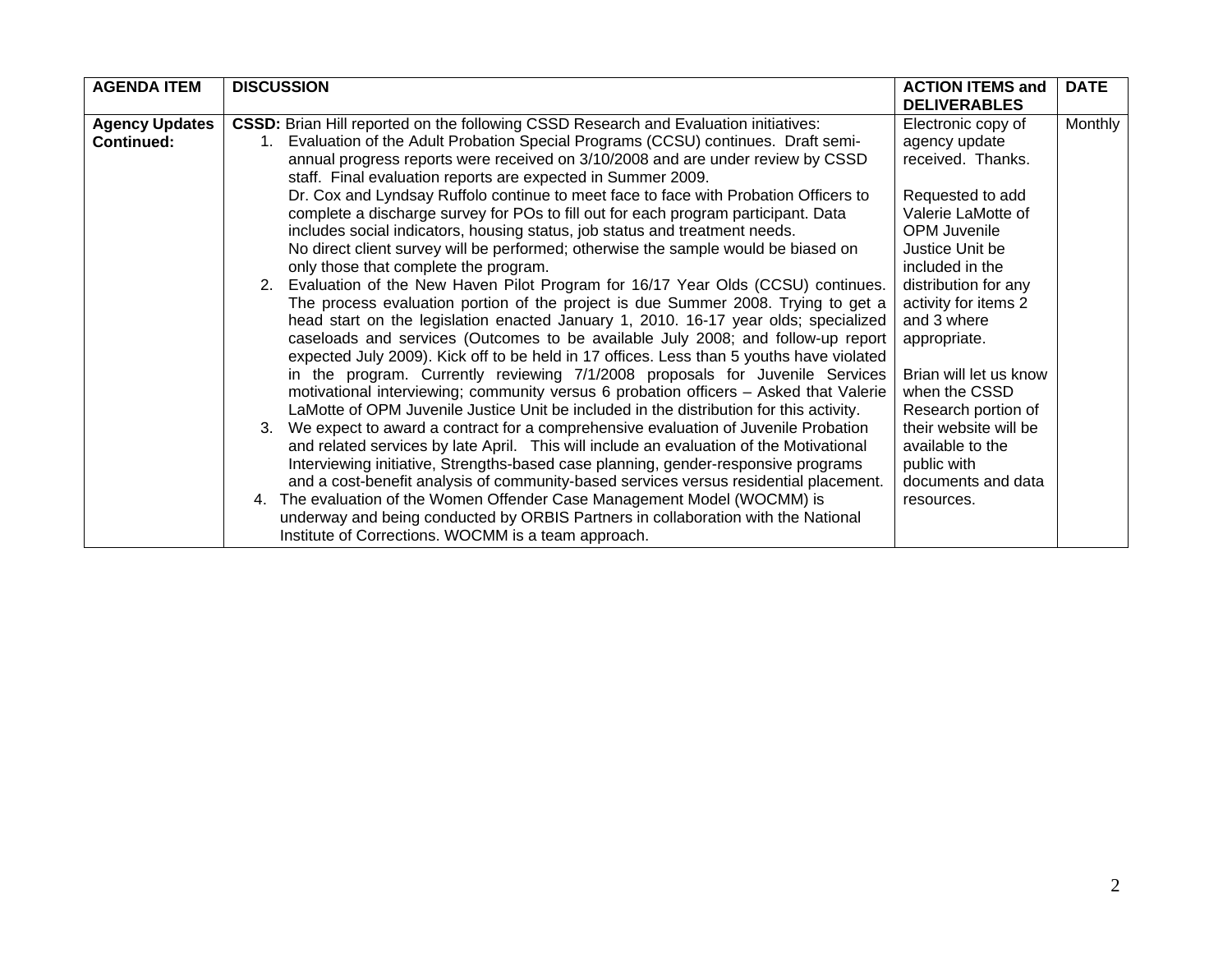| <b>AGENDA ITEM</b>    | <b>DISCUSSION</b>                                                                                                                         | <b>ACTION ITEMS and</b><br><b>DELIVERABLES</b> | <b>DATE</b> |
|-----------------------|-------------------------------------------------------------------------------------------------------------------------------------------|------------------------------------------------|-------------|
| <b>Agency Updates</b> | <b>DOC:</b> Fred Levesque sent a quick DOC update for February: No significant changes in                                                 | Electronic copy of agency                      | Monthly.    |
| <b>Continued:</b>     | DOC population, Overall DOC incarcerated fell by 164 offenders and an increase on                                                         | update received. Thanks.                       |             |
|                       | community supervision by 125. Transitional supervision numbers were up by 98                                                              |                                                |             |
|                       | offenders and discretionary Parole saw a slight increase by 17. The un-sentenced                                                          | Requested to see a                             |             |
|                       | population decrease by 160 offenders, and the sentenced population increased slightly                                                     | sample copy of the DOC                         |             |
|                       | by 29. There was no change in the offender overflow status.                                                                               | Research Unit monthly                          |             |
|                       | At the meeting Jody Barry reported on the following:                                                                                      | status report, a list of                       |             |
|                       | DOC MIS is busy doing data requests for the impacts of new legislative requests. Who is                                                   | "Monthly Activity                              |             |
|                       | coming out of police departments? DOC MIS unit keeps a Monthly Activity Statement By                                                      | Statement By Types" -                          |             |
|                       | Types of data requests. OPM staff stated that it would be helpful to view this report to                                                  | 3/13/08 This request was                       |             |
|                       | see what type of information is being requested, if redundant requests or variations are                                                  | denied by Bob Cosgrove.                        |             |
|                       | being made.                                                                                                                               | He directed that this not                      |             |
|                       | At the meeting Cheryl Cepelak reported on the following:                                                                                  | be shared with OPM.                            |             |
|                       | As a first step to joining DOC she recommended to change the title and organization of                                                    | OPM needs to contact                           |             |
|                       | her unit from Research and Strategic Planning to Organizational Development Unit.                                                         | Deputy Comm. Carol                             |             |
|                       | Basically her unit is composed of Grants Management (Christine and Jeanne) and                                                            | Salsbury to obtain a copy.                     |             |
|                       | Research (Partner with MIS; to help shepard the research requests to MIS, in addition                                                     |                                                |             |
|                       | working to build the OD function, including strategic planning; performance improvement<br>initiatives; facilitation; team building, etc. | To look at the balancing<br>of the OPM Monthly |             |
|                       | DOC recently hosted a Research Café Meeting to have conversations and answer                                                              | Indicators report                              |             |
|                       | questions about research, setting the vision and desired outcomes that could potentially                                                  | Admissions and                                 |             |
|                       | develop from a central research function at the agency. The meeting was well attended                                                     | Releases, OPM needs to                         |             |
|                       | by 27 representatives across the agency and government. Basically the questions asked:                                                    | request a meeting with                         |             |
|                       | What would be the ideal "Research" dream for DOC? 1) Weave evaluation component                                                           | MIS; Bob Cosgrove; Jody                        |             |
|                       | into everything we do; 2) Proactive in presenting relevant information about current                                                      | Barry and Steve Cox.                           |             |
|                       | issues; 3) Support of dedicated resources to research. Other questions include: What                                                      | Cheryl to discuss with Re-                     |             |
|                       | questions are unanswered? What are the outcomes? The results have been summarized                                                         | entry Committee                                |             |
|                       | into a report that will be presented to the DOC Commissioner.                                                                             | Workgroup chair on                             |             |
|                       | DOC was one of 3 states selected to be part of a "Community Safety Through                                                                | adding John Forbes and                         |             |
|                       | Successful Offender Reentry" strategic planning and training opportunity through BJA                                                      | better ways to                                 |             |
|                       | and the Center for Effective Public Policy. Nine employees will attend a strategic                                                        | communicate and                                |             |
|                       | planning session in April that will be held in Atlanta GA, with follow-up planning leading to                                             | involving them in some of                      |             |
|                       | a 3-day training session in September for 250 DOC and BOPP employees as well as                                                           | her planning efforts.                          |             |
|                       | some external partners. The attendees represent members of the DOC Re-entry                                                               |                                                |             |
|                       | Committee that meets quarterly or once a month at DOC with non-profit service                                                             |                                                |             |
|                       | providers.                                                                                                                                |                                                |             |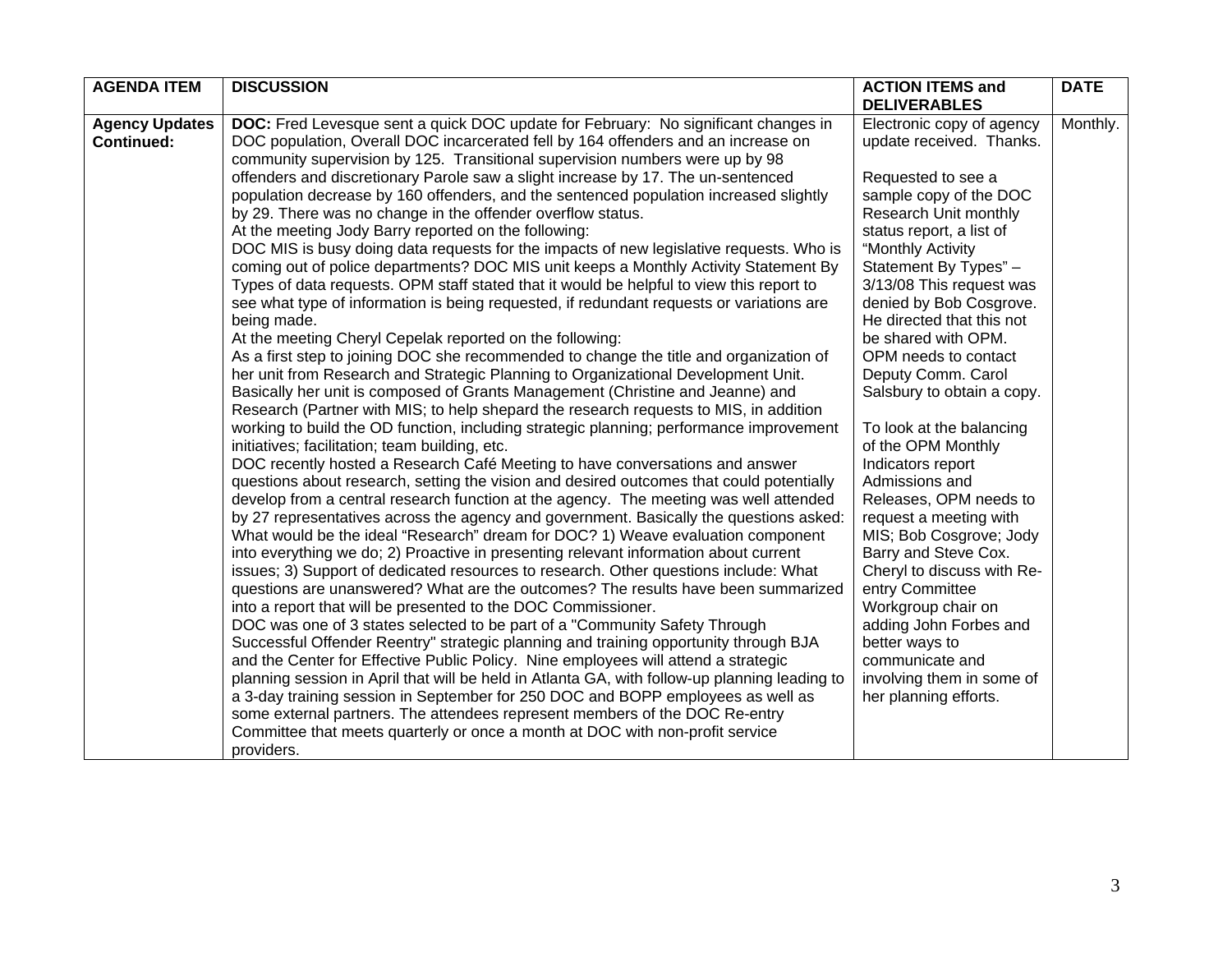| <b>AGENDA ITEM</b>    | <b>DISCUSSION</b>                                                                                                                                | <b>ACTION ITEMS and</b>            | <b>DATE</b> |
|-----------------------|--------------------------------------------------------------------------------------------------------------------------------------------------|------------------------------------|-------------|
|                       |                                                                                                                                                  | <b>DELIVERABLES</b>                |             |
| <b>Agency Updates</b> | <b>BOPP:</b> The Board of Pardons and Paroles continues to work with Judicial,                                                                   | Electronic copy of agency update   | Monthly.    |
| <b>Continued:</b>     | Department of Corrections and Probation to obtain the necessary documents                                                                        | received. Thanks.                  |             |
|                       | for hearings. Ongoing work in the Hartford Courthouse and with other                                                                             |                                    |             |
|                       | relevant agencies to obtain documents required for Parole hearings and                                                                           |                                    |             |
|                       | administrative reviews such as: PSI, Transcripts, Police reports (not waiting                                                                    | Meeting to be held on April 9 to   |             |
|                       | for these), access to DOC RT screens for Risk and Needs Scores, such as                                                                          | discuss changes to the OPM Monthly |             |
|                       | MH Needs, as well as other pertinent information available. Anticipate that                                                                      | Indicators report and to assist in |             |
|                       | barring any unforeseen events the backlog will be cleared up by late April for                                                                   | developing the BOPP Monthly report |             |
|                       | those voted to Parole and if within 6 months of their discharge date. John                                                                       | into a more widely distributed and |             |
|                       | Lahda personally reviewed 101 of the 300 files in his office and 60 are ready                                                                    | understood document.               |             |
|                       | to go. Everyone is making their best efforts to return to pre-Cheshire levels.                                                                   |                                    |             |
|                       | Since October 2007, they have reviewed over 800 cases. BOPP is working                                                                           |                                    |             |
|                       | with DOC Cheryl Cepelak to evaluate how to do better with their release                                                                          |                                    |             |
|                       | process and how to best coordinate this with other agency partners.                                                                              |                                    |             |
|                       |                                                                                                                                                  |                                    |             |
|                       | Currently BOPP is scheduling and processing approximately 2,200 cases<br>over the next several months, we are also reviewing inmates that are in |                                    |             |
|                       | Voted to Parole Status, past their date and within six months of their End of                                                                    |                                    |             |
|                       | Sentence date for immediate release. Board of Pardons and Paroles and                                                                            |                                    |             |
|                       | Department of Corrections Parole and Community Service Managers will be                                                                          |                                    |             |
|                       | meeting in the near future to discuss options/concerns on communication                                                                          |                                    |             |
|                       | between the two agencies.                                                                                                                        |                                    |             |
|                       |                                                                                                                                                  |                                    |             |
|                       | During the month of February no hearings for Parole were scheduled or                                                                            |                                    |             |
|                       | Administrative Reviews completed however, we did review and approve 178                                                                          |                                    |             |
|                       | inmates who were in Voted to Parole Status.                                                                                                      |                                    |             |
|                       |                                                                                                                                                  |                                    |             |
|                       | Recommended changes to the OPM Monthly Indicators reports to include:                                                                            |                                    |             |
|                       | Release of Parole numbers; special parole, discretionary parole, revoked or                                                                      |                                    |             |
|                       | re-parole, transfer parole. For transfer parole, these are let out on the BOPP                                                                   |                                    |             |
|                       | Chairman's signature with only 75% time served; if voted to parole 18                                                                            |                                    |             |
|                       | months prior to release; now only 6 months)                                                                                                      |                                    |             |
|                       |                                                                                                                                                  |                                    |             |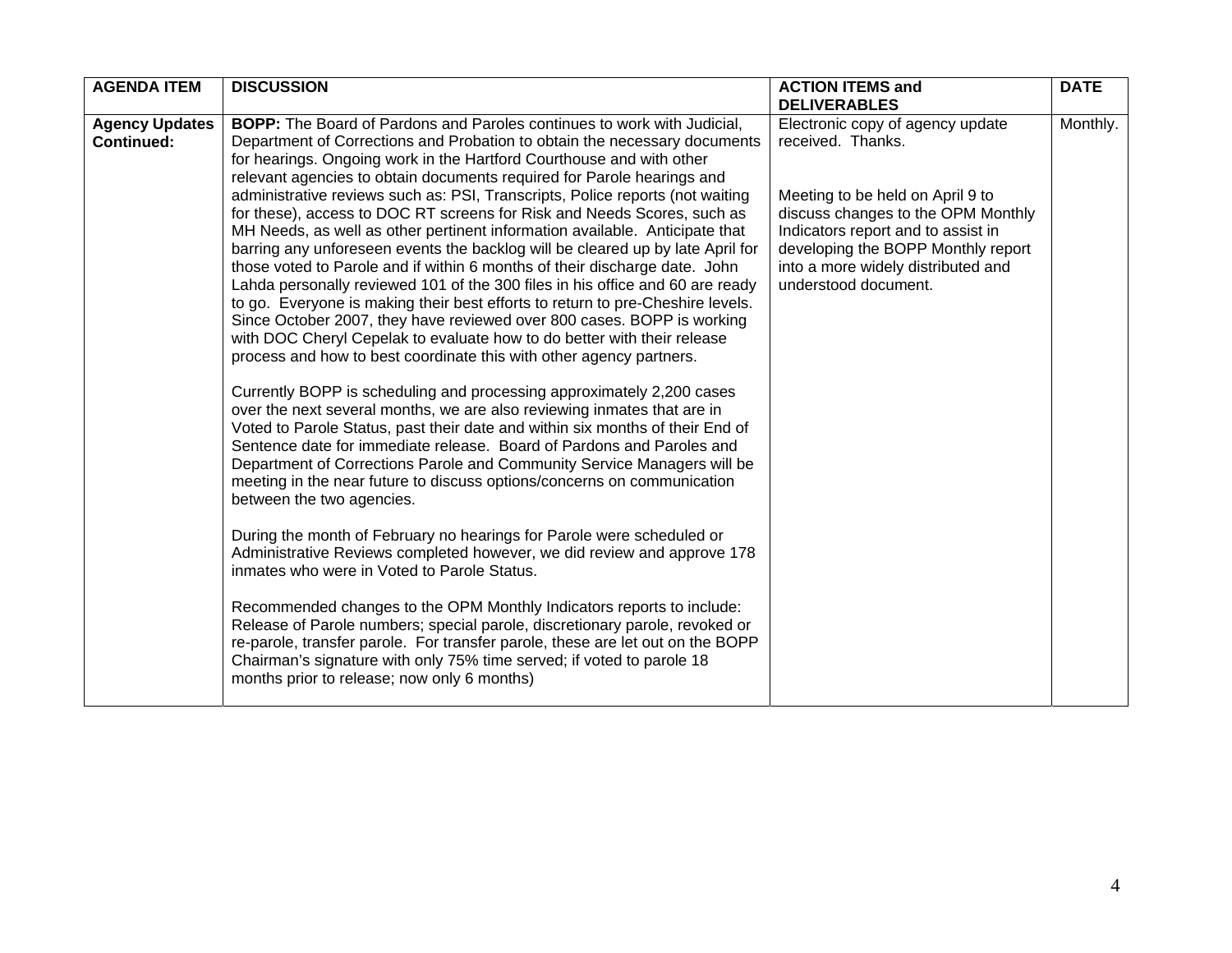| <b>Agency Updates</b><br><b>Continued:</b><br>Crimes Analysis. | <b>DPS:</b> Lois Desmarais reported on the following DPS Crime Analysis Unit initiatives:<br>There has been significant improvement in the errors reported by towns that have<br>Hunt as their vendor. After DPS issued several letters to the data contributors, there<br>are currently four agencies that will probably not make the 2007 Crime in the US<br>(CIUS) publication, New Haven, New London, Thomaston, and Plymouth. However,<br>three of these four agencies will probably get published in the 2007 Crime in CT<br>report; New Haven will not make it, as they just reported March of 2006 data to                                                                                                                                                                                                                                                                                                                                                                                                                                                                                                                                                                                                   | Electronic copy of agency<br>update received. Thanks. | Monthly. |
|----------------------------------------------------------------|----------------------------------------------------------------------------------------------------------------------------------------------------------------------------------------------------------------------------------------------------------------------------------------------------------------------------------------------------------------------------------------------------------------------------------------------------------------------------------------------------------------------------------------------------------------------------------------------------------------------------------------------------------------------------------------------------------------------------------------------------------------------------------------------------------------------------------------------------------------------------------------------------------------------------------------------------------------------------------------------------------------------------------------------------------------------------------------------------------------------------------------------------------------------------------------------------------------------|-------------------------------------------------------|----------|
|                                                                |                                                                                                                                                                                                                                                                                                                                                                                                                                                                                                                                                                                                                                                                                                                                                                                                                                                                                                                                                                                                                                                                                                                                                                                                                      |                                                       |          |
| state.<br>numbers.                                             | Crimes Analysis is following up with reporting entities regarding problems with<br>homicides and with the report of Law Enforcement Officers Killed or Assaulted<br>(LEOKA); some of which involve 2005 data. Once these problems are resolved,<br>DPS will issue the 2005 Crime in CT report. The 2006 Crime in CT report will follow<br>shortly thereafter, once Crimes Analysis agrees on the method to use for estimating<br>missing or incomplete data. New Haven is the only town with incomplete data for<br>2006. DPS hopes to publish the 2007 Crime in CT report on time or nearly so<br>(sometime this summer). Other reports included in the Crime in CT publication are<br>the number of missing persons and the number of sworn & civilian employees in the<br>FBI to deliver 2007 population figures by reporting entity to DPS Crimes Analysis<br>unit by the end of March, 2008. The figures are derived from U.S. Census Bureau                                                                                                                                                                                                                                                                    |                                                       |          |
|                                                                | Problems with the Family Violence (FV) database need to be corrected before the<br>2006 FV Detailed Report can be issued, so the report is expected to be delayed.<br>Data entry remains on target for the 2007 FV reports. The 2006 FV Homicide and<br>Arrest reports are completed and are being reviewed. All Hate Crime reports<br>through 2006 have been completed, but are not yet available on the DPS website.<br>The FBI is conducting a 3 day audit in CT from March 18, 2008 through March 20,<br>2008. Nine reporting entities will be visited for the purposes of this audit: 1)<br>Branford, 2) Cromwell, 3) Connecticut State Police (CSP), 4) East Windsor, 5)<br>Norwalk, 6) Old Saybrook, 7) Stamford, 8) Stratford, and 9) Wethersfield. The FBI is<br>checking to see if the entities are classifying their data correctly for crime reporting.<br>Motorola, the NIBRS vendor for the CT State Police (CSP), conducted an onsite visit<br>at the end of February, 2008. DPS is not paying the maintenance contract for<br>7/1/07-6/30/08 until Motorola resolves a problem with the reporting of arrests. The<br>Motorola translation from NIBRS to UCR is generating inaccurate arrest results. |                                                       |          |